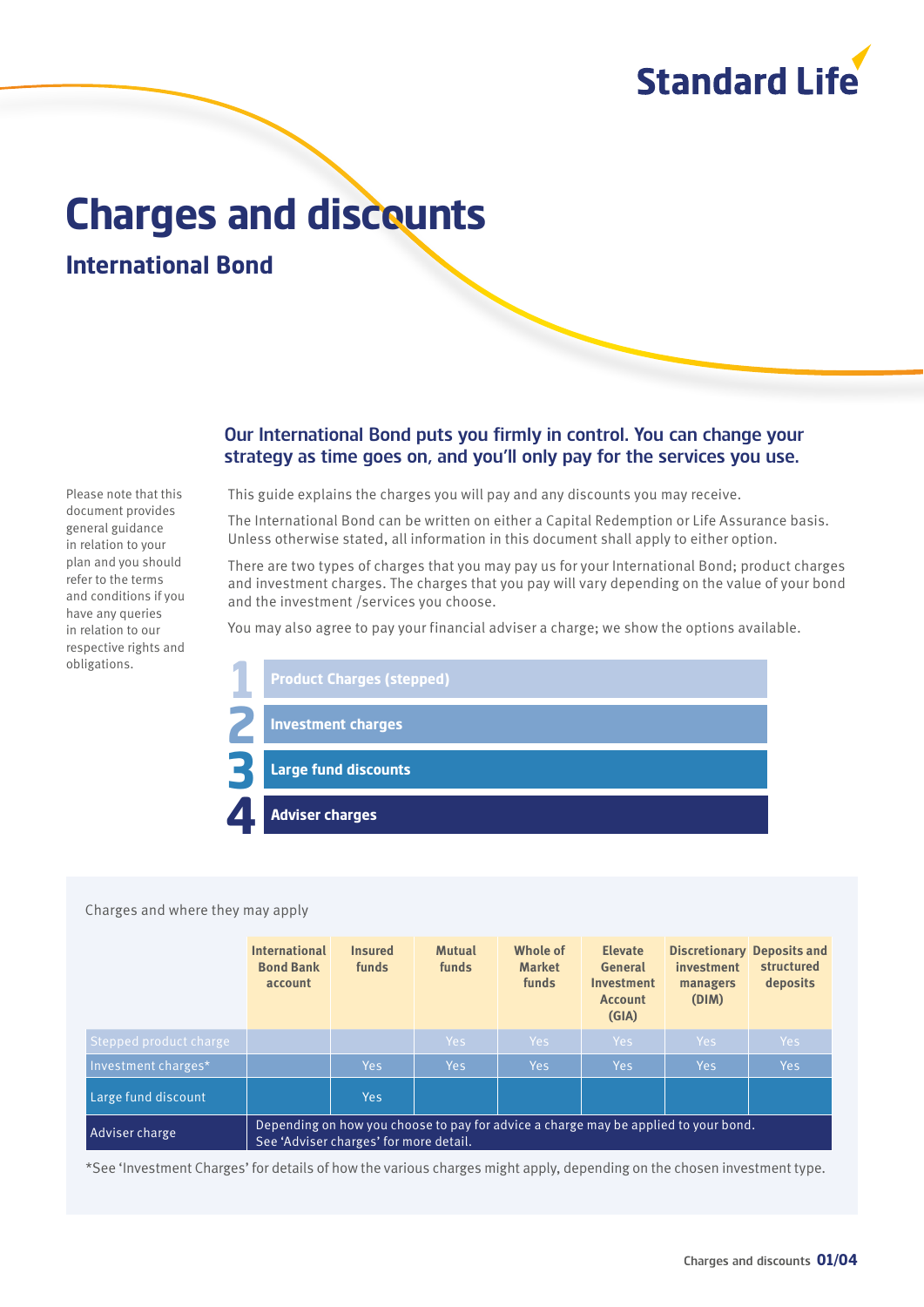# **1. Product charges**

## **Stepped product charge**

There is a 'stepped product charge' based on the type of investment you choose.

We calculate the charge against the value held in each investment. It's taken monthly in arrears. It is based on the total bond value which means the percentage we charge decreases as the bond value increases.

**Yearly charge for each investment type against the value of the investment:**

| <b>Total bond</b><br>value $(f)$ | <b>Insured</b><br>funds | <b>Mutual</b><br>funds | Whole of<br>market<br>funds | <b>Deposits and</b><br>structured<br>deposits | <b>Discretionary</b><br>investment<br>managers |
|----------------------------------|-------------------------|------------------------|-----------------------------|-----------------------------------------------|------------------------------------------------|
| £1,000,000                       | $0.00\%$                | 0.35%                  | 0.45%                       | 0.20%                                         | 0.20%                                          |
| $£750,000 - £999,999$            | $0.00\%$                | 0.40%                  | 0.50%                       | 0.25%                                         | 0.25%                                          |
| $£500,000 - £749,999$            | $0.00\%$                | 0.45%                  | 0.55%                       | 0.30%                                         | 0.30%                                          |
| £250,000 - £499,999              | $0.00\%$                | 0.50%                  | 0.60%                       | 0.35%                                         | 0.35%                                          |
| $£150,000 - £249,999$            | $0.00\%$                | 0.65%                  | 0.75%                       | 0.50%                                         | 0.50%                                          |
| $f0 - f149.999$                  | $0.00\%$                | 0.70%                  | 0.80%                       | 0.55%                                         | 0.55%                                          |

| Total Bond value (£)  | <b>Elevate General</b><br><b>Investment Account</b> |
|-----------------------|-----------------------------------------------------|
| $f0 - f100,000$       | 0.55%                                               |
| $£100,000 - £150,000$ | 0.45%                                               |
| $£150,000 - £250,000$ | 0.40%                                               |
| £250,000 - £500,000   | 0.25%                                               |
| $£500,000 - £750,000$ | 0.20%                                               |
| £750,000 $-$ £1m      | 0.15%                                               |
| Over £1m              | 0.10%                                               |

Example:

You have £150K invested across three different investment options. The stepped product charges that apply would be:

£50K – invested in insured funds – 0% charge

£50K – invested in mutual funds – 0.65% on that 50K and

£50K – invested in whole of market funds – 0.75% on that 50K

# **2. Investment charges**

# **Funds**

You can access the latest fund charge information including factsheets for insured and mutual funds online at **www.standardlife.co.uk/pricing**. You can also find more general information on investments in our 'Summary of Insured Funds' guide (IB11a).

#### **Fund management charge (FMC)**

This charge is made for the management of your investment(s) and/or for administration costs. The charge varies depending on the investment(s) selected, and is taken from the investment(s) each day before the unit price is calculated.

## **Additional expenses (AE)**

Fund managers may charge an additional expense to cover costs such as fees for trustees, registrars, auditors and regulators. This charge is likely to vary.

Where additional expenses apply, they are taken into account when the fund's unit price is calculated each day.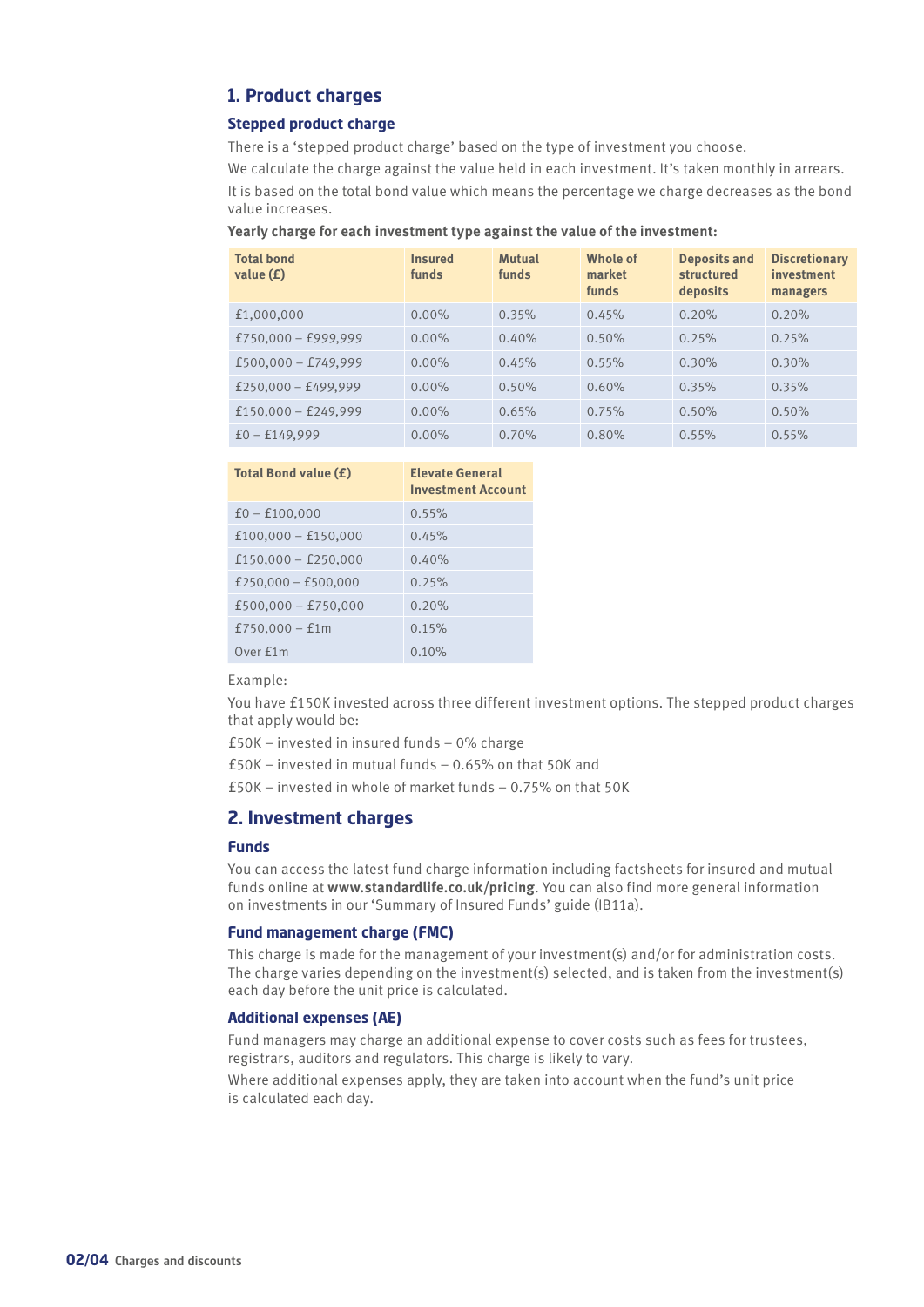## **Mutual funds / whole of market funds – Initial Charge (IC)**

Some fund managers may take an initial charge from investments into particular funds. This means that less than 100% is invested for that specific fund. The charge varies.

Where this applies, a percentage charge is taken when each time an investment into the fund takes place.

#### **Switching your investment**

We don't normally charge for switching between investments although depending on the type of investments involved you may incur dealing and custodial charges.

You can give your financial adviser authority to make fund switches on your behalf. Please speak to your adviser if you wish to arrange this.

Your Policy Provisions provides details of how switch instructions are processed. You can contact us for details of the timings that will apply to specific transactions.

# **Dealing and custodial charges**

We will levy a dealing and custodial charge of £20 for each buy or sell involving whole of market funds. This is taken from your IB bank account.

Some fund providers may also apply early withdrawal charges – the fund's prospectus will contain details if this applies.

# **Other investment options**

#### **Investing in the Elevate General Investment Account**

If you invest on the \*Elevate Platform via the Elevate GIA, the charges will be made up of:

- The Portfolio charge which Elevate take to carry out orders to buy and sell investments and service your account.
- The charges for any specific investments selected.
- Any charges for investing via a DIM (where applicable)

Please refer to the Elevate Charges Information Document, which is available from your financial adviser, for the charges relating to your Elevate investments.

## **Deposit account charges**

Some deposit account providers may impose a transaction charge when transferring money from the deposit account to the International Bond bank account.

The provider can typically take 2‑3 days (although it can be up to 5 days) to transfer money. They may charge more if the transfer of money is a 'same-day' transfer.

They may also apply early withdrawal charges if money is withdrawn from fixed term or notice accounts before the end of the term or without providing appropriate notice.

#### **Investing via a Discretionary investment manager**

A charge is made by the appointed discretionary investment manager.

Their charge will be made up of two components:

- The charge the discretionary investment manager takes for managing investments.
- The charges applied to the investments they choose. (FMC, AE, IC)

The discretionary investment manager may send statements directly to you for your information. If so, these will include details of the charges applying to specific investments they choose and manage.

Some discretionary investment managers may apply their own dealing and custodial charges. Such charges will be included within the fund management charge applied by the discretionary investment manager.

\*Elevate Portfolio Services Limited trades as Elevate and is part of the Standard Life Aberdeen group. Elevate Portfolio Services Limited (01128611) is registered in England at Bow Bells House, 1 Bread Street, London, United Kingdom, EC4M 9HH and authorised and regulated by the Financial Conduct Authority.